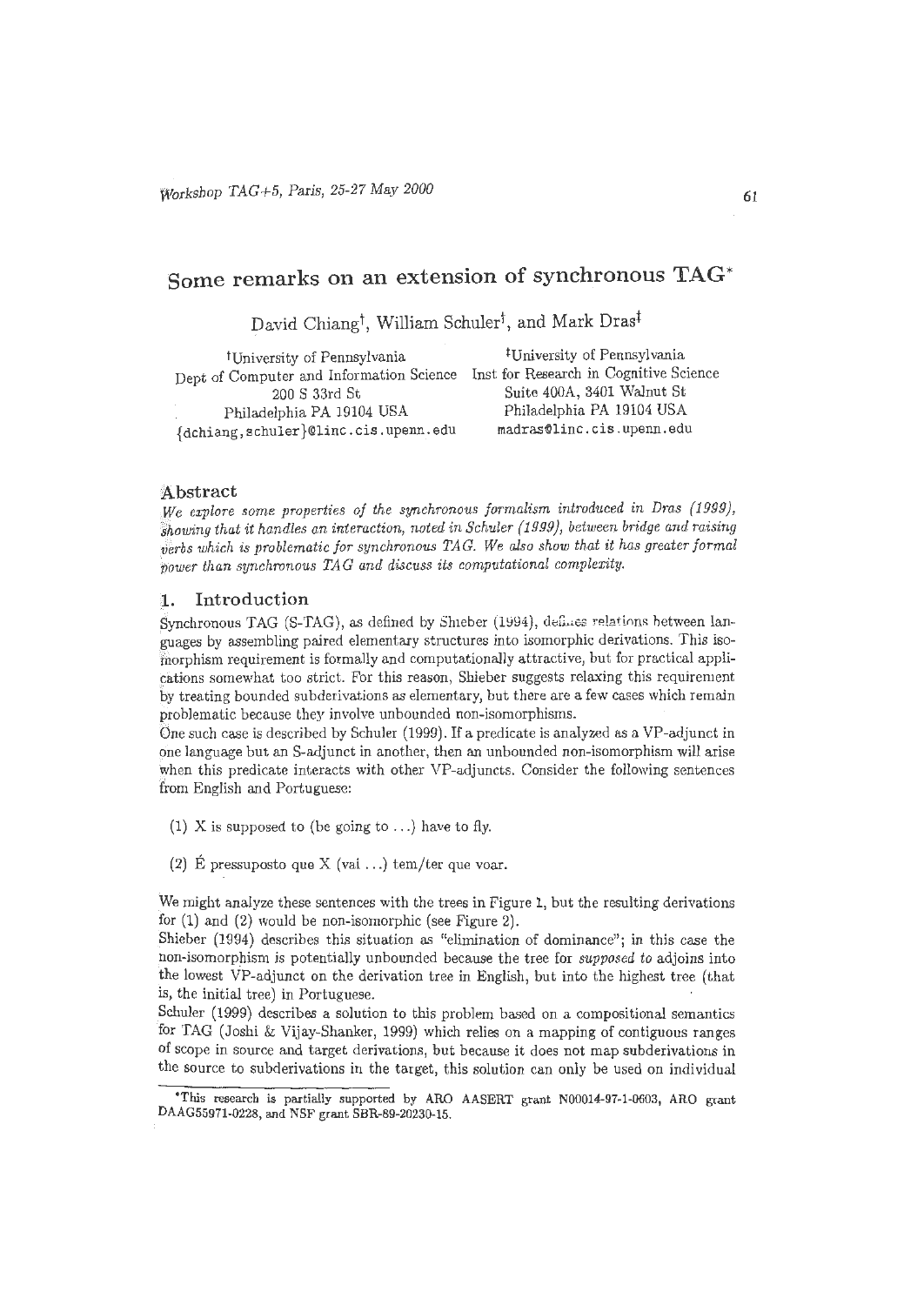

Figure 1: Elementary trees for sentences (1) and (2).



Figure 2: Derivation trees demonstrating supposed/pressuposto non-isomorphism.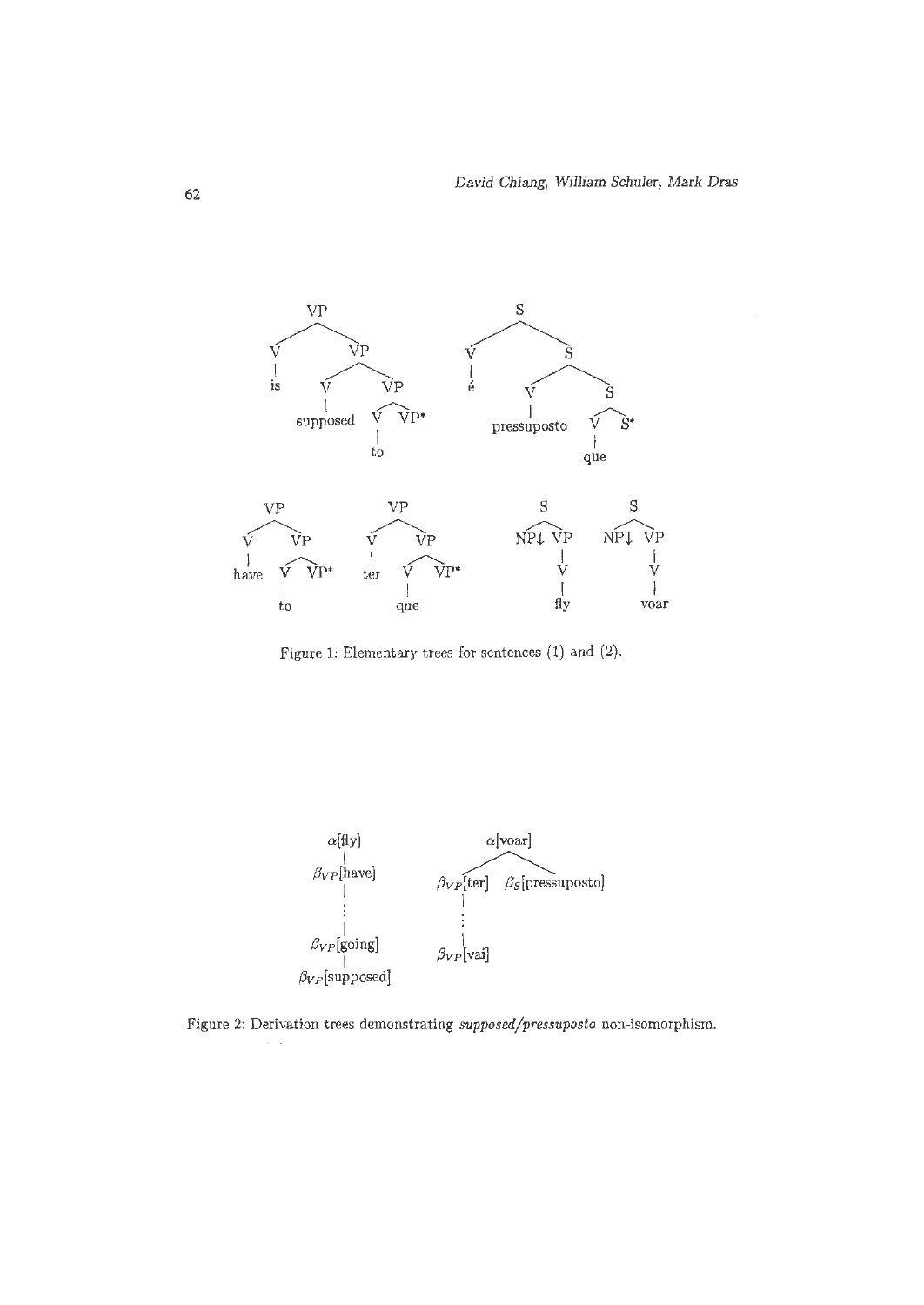

Figure 3: Paired derivation trees

derivation trees and not (tractably) on entire shared forests of possible derivations (Vijay-Shanker & Vveir, 1993). Thus, for example, it is not directly possible *to* parse a natural language question and prune the chart using constraints on a semantic target.<sup>1</sup>

This paper shows that Schuler's example of unbounded non-isomorphism can be handled by the use of a meta-grammar, as in Dras (1999); specifically, by using a TAG meta-grammar in the regular form of Rogers (1994). (We will refer to this formalism as RF-2L(evel)TAG.) In addition, this paper explores how synchronous RF-2LTAG is more powerful than S-TAG: even though the weak generative capacity of the component TAGs is not altered by the synchronisation, the extra strong generative capacity of synchronous RF-2LTAG (that is, the extra structural descriptions it can produce) enables it to describe more *relations* between languages ( that is, languages of pairs of strings). We also discuss the computational complexity of this formalism.

#### **2. Using a meta-grammar**

Dras (1999) describes what is in effect a relaxation of the requirement in the standard definition of S-TAG that paired derivation trees be isomorphic (as unordered trees). Since TAG derivation trees can be thought of as generated by context-free rules (Weir, 1988), we can likewise think of isomorphic derivation trees as generated by paired context-free rules (Aho & Ullman, 1969). For example, the derivation trees of Figure 3 would be generated by the following:

$$
\begin{array}{ccc}\langle \alpha\rightarrow\beta_1{}^{\boxdot}\,\beta_2{}^{\boxdot}\,\ ,\quad \alpha'\rightarrow\beta_2'{}^{\boxdot}\,\beta_1'{}^{\boxdot}\rangle\\ \langle \beta_1\rightarrow\beta_3{}^{\boxdot}\,\beta_4{}^{\boxdot}\,\ ,\quad \beta_1'\rightarrow\beta_3'{}^{\boxdot}\,\beta_2'{}^{\boxdot}\end{array}
$$

The relaxation proposed by Dras (1999) is to allow some other type of grammar to specify the pairings,<sup>2</sup> namely, TAG: with its greater domain of locality than CFGs, it can specify relationships between nodes of a derivation tree pair which are arbitrarily far apart. A meta-grammar thus pairs substructures in the derivation tree, rather than individual nodes; there is consequently an isomorphism between the trees representing the derivations of the derivations ( the 'meta-derivations').

If the TAG meta-grammar is in the regnlar form of Rogers (1994), then the set of derivation trees is recognizable, and the weak generative capacity of the formalism is unchanged {Dras, 1999)~ Nevertheless, the additional strong generative capacity allows more mappings to be specified.

For example, a TAG meta-grammar can resolve the English-Portuguese mismatch noted above. If we use the same elementary tree pairs from Figure **1,** the resulting derivation tree

 $^1$ Ordinary synchronous TAG could use semantic target expressions to filter parse forests, but only if the target grammar were designed to accommodate a particular source grammar, with artificial notions of 'bridge' and 'raising' logical forms. 2

<sup>&</sup>lt;sup>2</sup>Shieber's suggestion of treating bounded subderivations as elementary would be analogous to using a tree substitution grammar instead of a CFG to specify the pairings.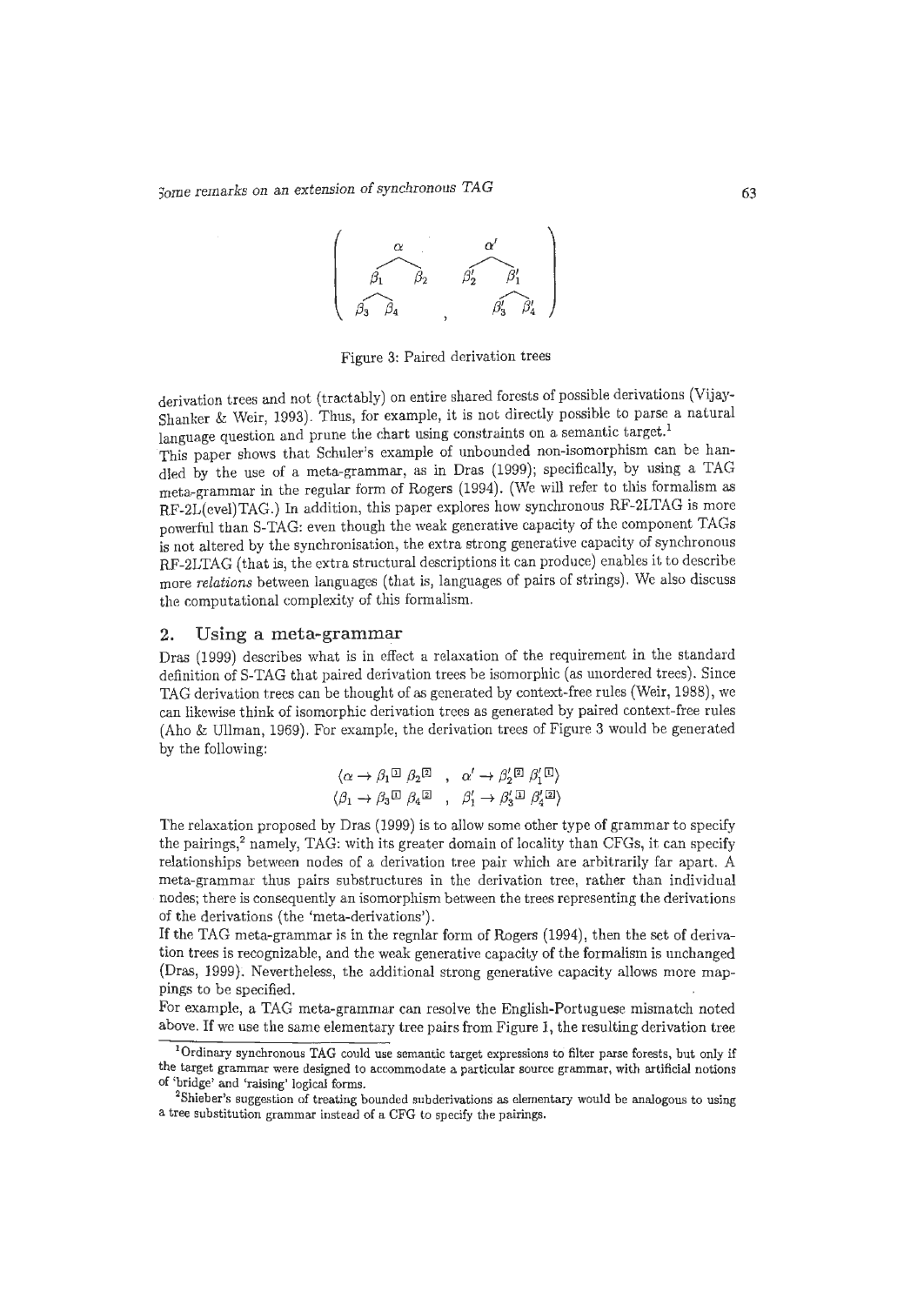$$
\mathcal{A}: \left( \begin{array}{ccc} \alpha[\text{fly}] & \alpha[\text{voar}] \\ \beta_{VP}[\text{have}/\text{going}/\dots] & \beta_{VP}[\text{temposed}] \\ \beta_{VP}[\text{supposed}] & \beta_{VP}[\text{tem}/\text{vai}/\dots] & \beta_{S}[\text{pressupostol}] \\ \beta & \beta_{VP}[\text{have}/\text{going}/\dots] & \beta_{VP}[\text{tem}/\text{vai}/\dots] \\ \beta_{VP} & \beta_{VP} & \beta_{VP} \end{array} \right)
$$

Figure 4: One possible meta-grammar for the *supposed/pressuposto* translation

$$
\left(\begin{array}{ccc} A_L & A_R \\ \downarrow & \downarrow & \\ B_L & B_R \\ \downarrow & \downarrow & \\ \vdots & \vdots & \vdots \\ B_L & B_R \end{array}\right)
$$

Figure 5: Meta-derivation trees.

structures (Figure 2) are non-isomorphic: in the English case,  $\beta[f\psi]$  and  $\beta[supposed]$  get stretched apart by an unbounded number of raising verbs, whereas in the Portuguese case,  $\beta$ [pressuposto] attaches directly to  $\alpha$ [voar] and does not get stretched away. A TAG metagrammar can be used to factor out the recursive material with pairs of auxiliary trees, like the pair  $\beta$  in Figure 4. An initial tree pair  $\mathcal A$  specifies the difference between the English 'linear' derivation structure versus the Portuguese 'branching' derivation structure. The meta-derivation trees are as in Figure 5, with  $A_L$  and  $A_R$  being the left and right projections respectively of  $A$ , and similarly for  $B$ ; they are clearly isomorphic, as desired.

#### **3. Formal properties**

Synchronous RF-2LTAG has the weak language preservation property (Rambow & Satta, 1996)-that is, the left and right projection languages of synchronous RF-2LTAGs are all TALs. However, *as* we have suggested, synchronous RF-2LTAG can specify relations between TALs which synchronous TAG cannot, as the following two claims show:

Claim (synchronous pumping lemma). If L is a language of pairs defined by a synchronous TAG, then there is a constant *n* such that if  $\langle z, z' \rangle \in L$  and  $|z| \geq n$  and  $|z'| \geq n$ , then  $\langle z, z' \rangle$  may be written as  $\langle u_1 v_1 w_1 v_2 u_2 v_3 w_2 v_4 u_3, u'_1 v'_1 w'_1 v'_2 u'_2 v'_3 w'_2 v'_4 u'_3 \rangle$ , with  $|v_1v_2v_3v_4v_1'v_2'v_3'v_4'| > 0$ ,  $|v_1w_1v_2v_3w_2v_4| \leq n$ ,  $|v_1'w_1'v_2'v_3'w_2'v_4'| \leq n$ , such that for all  $i \geq 0$ ,  $\langle u_1 v_1^i w_1 v_2^i u_2 v_3^i w_2 v_4^i u_3, u_1' v_1'' w_1' v_2'^i u_2' v_3'^i w_2' v_4'^i u_3' \rangle \in L.$ 

The proof is similar to that of the normal pumping lemma for TALs (Vijay-Shanker, 1987). The intuition is that the pumping lemma for local sets is applied to the derivation trees, and since paired derivation trees are isomorphic, the pumping constant can be chosen so that the pumping lemma holds for both sides simultaneously.

Claim.  $L = \{ \langle a^i 1^j 2^j b^i c^i 3^j 4^j d^i, 1^j a^i b^i 2^j 3^j c^i d^i 4^j \rangle \mid i, j \geq 0 \}$  is not definable by a syn-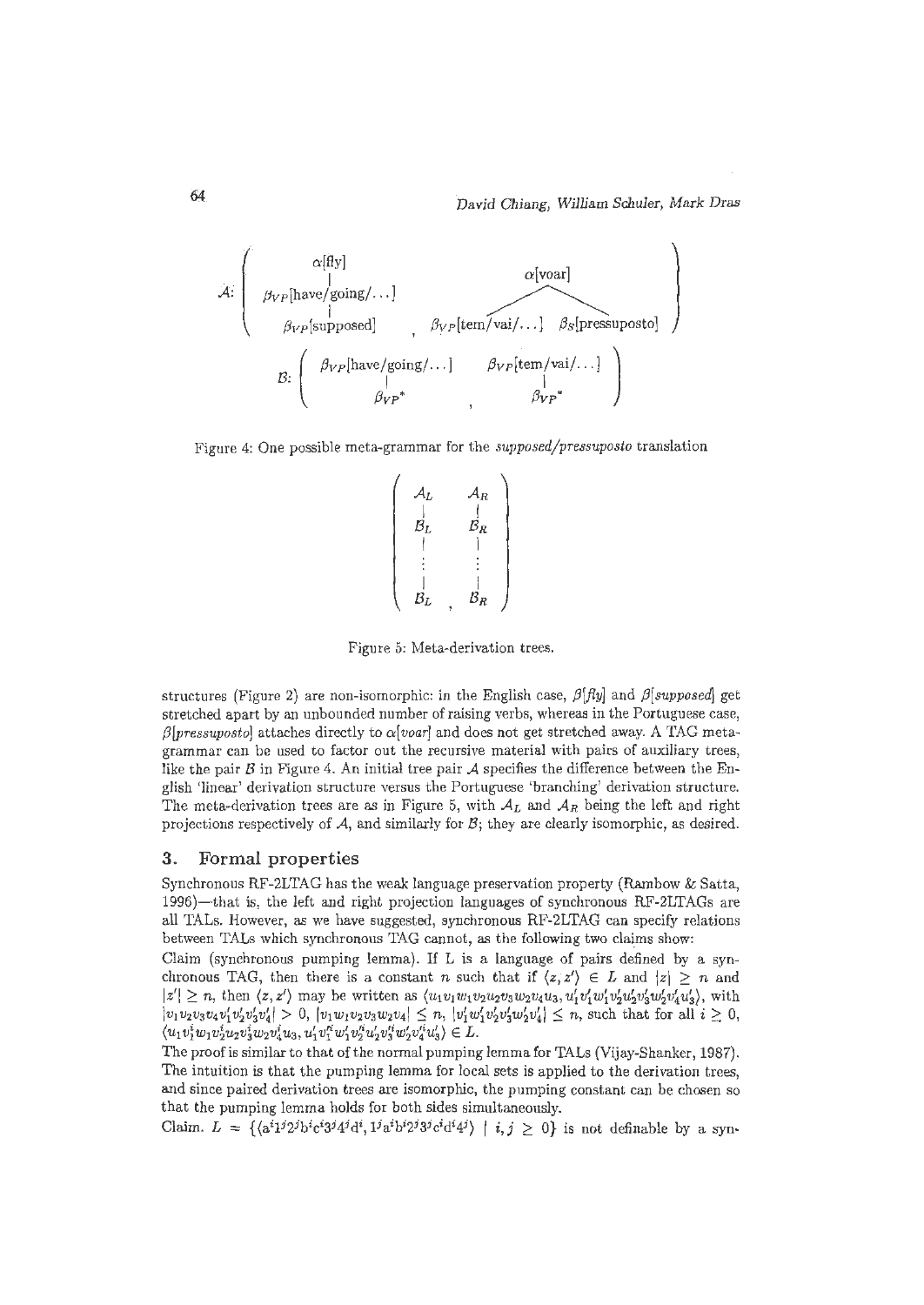$$
\left(\begin{array}{ccc}\n\alpha & \alpha \\
\vdots & \vdots \\
\beta_1 & \beta_2 \\
\vdots & \vdots \\
\beta_2 & \vdots \\
\beta_1 & \beta_1\n\end{array}\right) \quad \left(\begin{array}{ccc}\n\beta_1 & \beta_1 \\
\vdots & \vdots \\
\beta_1^*, & \beta_1^*\n\end{array}\right) \quad \left(\begin{array}{ccc}\n\beta_2 & \beta_2 \\
\vdots & \vdots \\
\beta_2^*, & \beta_2^*\n\end{array}\right)
$$

Figure 6: TAG meta-grammar for defining  $L$ 



Figure 7: Object level trees for defining L

chronous TAG.

Proof. Assume that L is definable by a synchronous TAG. lf *n* is the constant given by the pumping lemma, let  $\langle z, z' \rangle = \langle a^n 1^n 2^n b^n c^n 3^n 4^n d^n, 1^n a^n b^n 2^n 3^n c^n d^n 4^n \rangle$  Then *z* and *z'* have to be written so that the  $v_i$  and  $v'_i$  are all letters or all numerals, or else the "pumped" pairs will not be in *L*. But if they are all letters, then  $|v_1w_1v_2v_3w_2v_4| > n$ ; if they are all numerals, then  $|v'_1w'_1v'_2v'_3w'_2v'_4| > n$ . Since  $\langle z, z' \rangle$  cannot be rewritten in the manner indicated by the pumping lemma,  $L$  must not be definable by a synchronous TAG.

L can, however, be defined by the synchronous RF-2LTAG in Figure 6, where  $\alpha$ ,  $\beta_1$ , and  $\beta_2$  are the same for both sides, shown in Figure 7.

So synchronous RF-2LTAG is more powerful than synchronous TAG; however, just as RF-TAG can be parsed in  $\mathcal{O}(n^3)$  time like CFG, RF-2LTAG can be parsed in  $\mathcal{O}(n^6)$  time like TAG. We can do this by keeping track of meta-adjunctions using stacks inside the chart items (Rogers, 1994). Because of the regular-form condition, the stacks will have bounded depth.

lf we wish to transfer entire shared forests of derivations (Vijay-Shanker & Weir, 1993) rather than single parses, we may incur additional complexity, but this problem can still be solved in polynomial time, because there is a subderivation in the target grammar for every subderivation in the source. In contrast, the method of (Schuler, 1999) would require exponential time because it is defined only on completed parses.

One remaining question is, is it sufficient to use a TAG as a meta-grammar? For any  $k$ , define a language over the alphabet  $\{a_1, a_2, \ldots, a_k\}$ : SEPARATE- $k = \{(w, a_1^{i_1} a_2^{i_2} \cdots a_k^{i_k})\mid$ w has exactly  $i_j$  occurrences of  $a_j$ }. SEPARATE-8 can be generated by a synchronous RF-2LTAG (the· grammar is not complicated, but !arge), but SEPARATE-9 cannot. This can be seen by left-intersecting with  $(a_1a_2 \cdots a_9)^*$  (this can be done without disrupting the synchronization): the right projection of the result will be  $\{a_1^n a_2^n \cdots a_9^n\}$ , which is not generable by any 2LTAG.

More generally, SEPARATE- $2^{k+1}$  can be generated by a synchronous k-level TAG, but SEP-ARATE- $(2^{k+1}+1)$  cannot. These are all well-behaved relations between *regular* languages; thus the weak language preservation property does not provide a natural ceiling on how powerful a meta-grammar can be. lt remains to be seen what kinds of meta-grammars are actually practically useful, and what bounds can be placed on their computational